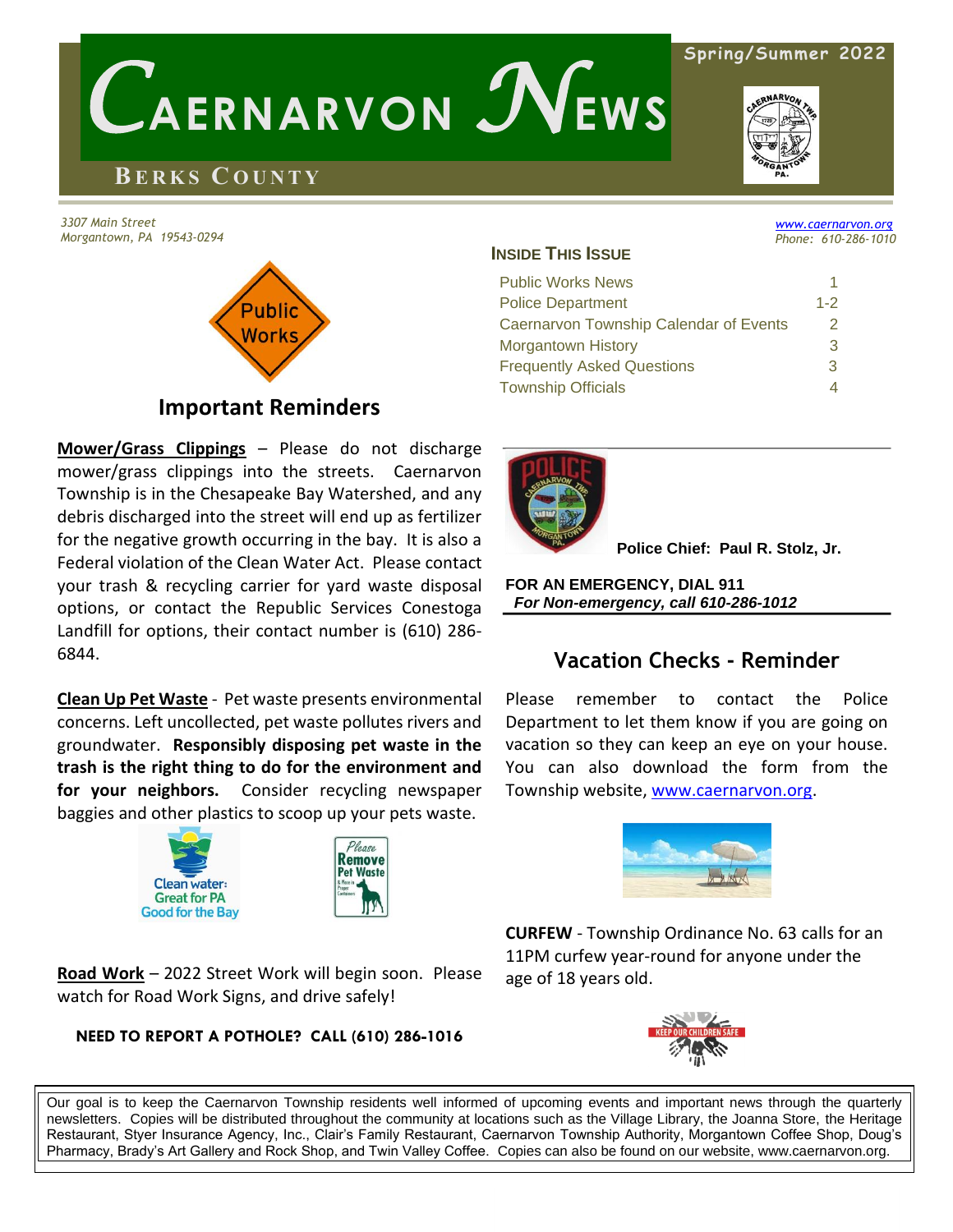ľ

*Police Department - Continued*



# **The Steer Clear (Move Over Law)**

# **Went Into Effect April 27, 2021**

**Specifically, drivers approaching an emergency response area who are unable to safely merge into a lane further away from the affected area would be required to travel at a speed at least 20 mph less than the posted limit.**

Creates a new point system that imposes two points for failure to merge into the lane not next to the emergency response area.

- Sets fines at \$500 for first-time offenders, \$1,000 for a second offense, and \$2,000 for a third or subsequent offense.
- Requires a 90-day license suspension for a third or subsequent offense. The license suspension also applies to incidents that seriously injure or kill another person. The suspension is six months if the person injured or killed is an emergency service provider or was near a disabled vehicle.
- Sets additional fines of up to \$10,000 for violators who injure or kill an emergency service responder or a person in or near a disabled vehicle.
- Doubled fines for several traffic violations when committed in an emergency response area when first responders are present.

A similar law—[Title 75, Section 4572.2](https://www.legis.state.pa.us/cfdocs/legis/LI/consCheck.cfm?txtType=HTM&ttl=75&div=0&chpt=45&sctn=72&subsctn=2)—requires motorists to move over or slow down when approaching a stationary trash or recycling truck.





**PARKS** – Township Ordinance No. 188 prohibits a person from being in Township Parks after dark. Police are asking parents to tell their teenage children about this restriction. Police will be keeping an extra eye on the parks to deter vandalism.

\_\_\_\_\_\_\_\_\_[\\_\\_\\_\\_\\_\\_\\_\\_\\_\\_\\_\\_\\_\\_\\_\\_](https://www.google.com/imgres?imgurl=http://raymarshpta.com/files/2017/09/carnival.jpg&imgrefurl=http://raymarshpta.com/event/school-carnival/&docid=xKTCK9H6uSNvVM&tbnid=bVaBKvY9a21wLM:&vet=10ahUKEwjW5orT6ObhAhUIZd8KHZMFDKwQMwiDASgUMBQ..i&w=2000&h=1500&bih=683&biw=1366&q=carnival%20images&ved=0ahUKEwjW5orT6ObhAhUIZd8KHZMFDKwQMwiDASgUMBQ&iact=mrc&uact=8)\_\_\_\_\_\_



Morgantown Community Carnival June 14 – 18, 2022

 **FOOD VENDORS, GAMES, AND MORE! FIREWORKS - FRIDAY JUNE 17TH**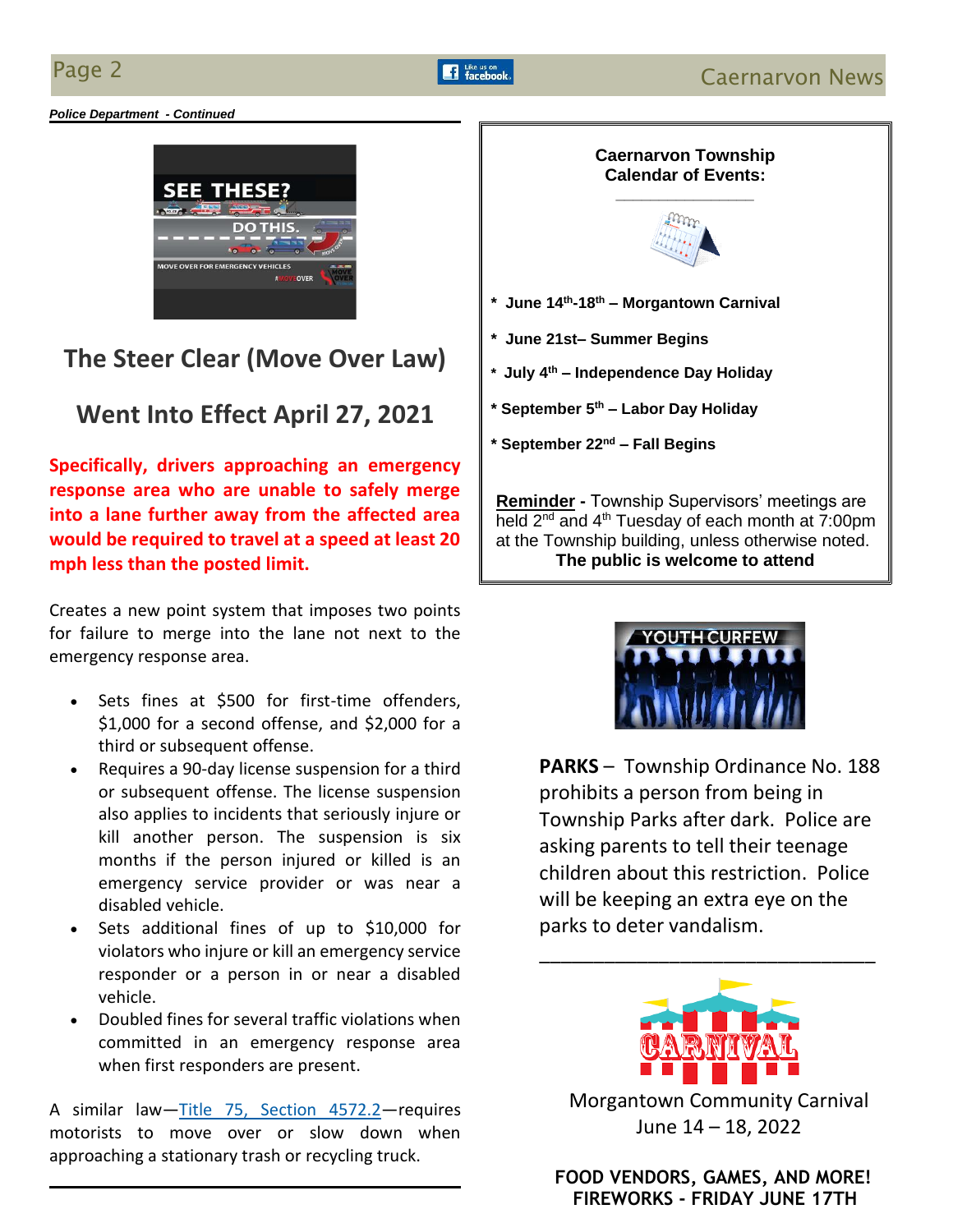# *Morgantown History*

**Article by: Jere Brady Continued from Fall Newsletter**



## **Morgantown's Irene Montgomery**

She loved antiques and had collections of coal oil lamps, Carnival glass, Frying pans and Buffalo China. She was active in the Morgantown Methodist church including teaching Sunday School classes, singing in and directing the choir and directing many pageants. She later joined the Harmony United Methodist Church.

When Twin Slope Market was active, she worked at the bakery stand.

She was auditor for Caernarvon Township for many years.

She taught and was principal at the Washington Building in Birdsboro. She also taught at Beartown School, Churchtown School, Pottstown Junior High, Central School of West Nantmeal Township and Morgantown School. Brooke R. Brady recalls inserting a brick in her lunch box when he attended the Birdsboro High School in the Washington Building. He said that she never noticed the extra weight and carried it with her from class to class. When she opened her lunchbox at lunchtime, she casually removed the brick.

She held prayer meetings in her home for many years.

Irene died Thursday, January 28, 2016. Her funeral services were held at Harmony United Methodist Church on Thursday, February 4, 2016. The church was packed with mourners. She was buried in the Caernarvon Cemetery in Morgantown, PA.



## **Q – Do I need a permit for roof repairs?**

Frequently Asked Questions

 **A -** Yes, if the work includes structural repairs/replacement. If you are simply replacing old shingles you typically do not need a permit unless it is for a commercial building.

**Permit applications are available through the Township's website, [www.caernarvon.org](http://www.caernarvon.org/) or visit the Township Office for copies of applications.**



## **Q – Who is the contact for questions regarding Township water service and advisories?**

**A** – You need to contact the Caernarvon Township Municipal Authority for any questions about your water service. Their phone number is 610-286-1017.

**\_\_\_\_\_\_\_\_\_\_\_\_\_\_\_\_\_\_\_\_\_\_\_\_\_\_\_\_\_\_\_\_\_\_\_\_\_\_\_\_\_\_\_\_**